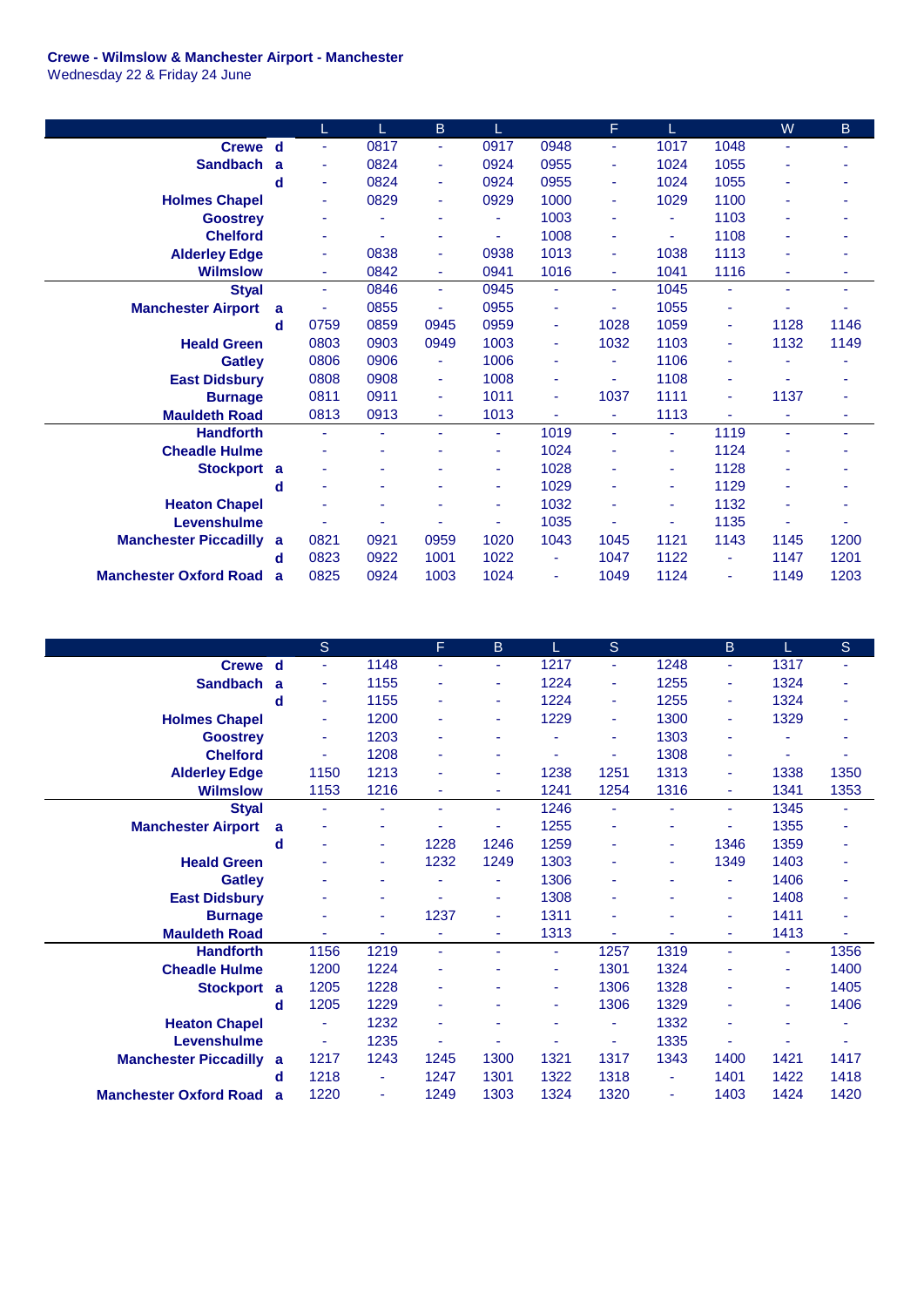|                               |   |                | W    |      | S              |                | F    | B    |      |                | F    |
|-------------------------------|---|----------------|------|------|----------------|----------------|------|------|------|----------------|------|
| Crewe d                       |   | 1348           | ÷.   | 1417 | ÷              | 1448           | ٠    | ٠    | 1517 | 1548           | ÷    |
| <b>Sandbach</b>               | a | 1355           | ٠    | 1424 | $\sim$         | 1455           |      | ٠    | 1524 | 1555           |      |
|                               | d | 1355           | ٠    | 1424 | ٠              | 1455           |      | ٠    | 1524 | 1555           |      |
| <b>Holmes Chapel</b>          |   | 1400           | ٠    | 1429 | $\mathbf{r}$   | 1500           |      | ٠    | 1529 | 1600           | ۰    |
| <b>Goostrey</b>               |   | 1403           | ٠    |      | ٠              | 1503           | ۰    | ٠    |      | 1603           | ٠    |
| <b>Chelford</b>               |   | 1408           | ٠    | ٠    | $\blacksquare$ | 1508           |      | ٠    | ٠    | 1608           | ä,   |
| <b>Alderley Edge</b>          |   | 1413           | ٠    | 1438 | 1450           | 1513           |      | ٠    | 1538 | 1613           |      |
| <b>Wilmslow</b>               |   | 1416           | ٠    | 1441 | 1453           | 1516           |      | ٠    | 1541 | 1616           | ٠    |
| <b>Styal</b>                  |   | $\blacksquare$ | ÷    | 1445 | $\blacksquare$ | $\blacksquare$ | ٠    | ٠    | 1545 | $\blacksquare$ | ٠    |
| <b>Manchester Airport</b>     | a |                |      | 1455 | ä,             | ۰              |      | ٠    | 1555 | $\blacksquare$ |      |
|                               | d | $\blacksquare$ | 1428 | 1459 | ٠              | $\blacksquare$ | 1528 | 1546 | 1559 | ٠              | 1626 |
| <b>Heald Green</b>            |   | ٠              | 1432 | 1503 |                | ٠              | 1532 | 1549 | 1603 | ÷              | 1630 |
| <b>Gatley</b>                 |   |                |      | 1506 |                |                |      | ٠    | 1606 | ٠              |      |
| <b>East Didsbury</b>          |   |                |      | 1508 |                |                |      | ٠    | 1608 | ٠              |      |
| <b>Burnage</b>                |   | ٠              | 1437 | 1511 |                | ٠              | 1537 | ٠    | 1611 | ٠              | 1635 |
| <b>Mauldeth Road</b>          |   |                |      | 1513 | ٠              | ٠              | ÷    | ٠    | 1613 | ٠              |      |
| <b>Handforth</b>              |   | 1419           | ÷.   | ÷    | 1456           | 1519           | ä,   | ٠    | ÷.   | 1619           | ÷    |
| <b>Cheadle Hulme</b>          |   | 1424           | ٠    | ٠    | 1500           | 1524           |      | ٠    | ٠    | 1624           | ۰    |
| Stockport a                   |   | 1428           |      | ۰    | 1505           | 1528           |      |      |      | 1628           |      |
|                               | d | 1429           |      | ۰    | 1505           | 1529           |      |      |      | 1629           | ۰    |
| <b>Heaton Chapel</b>          |   | 1432           |      | ۰    | $\blacksquare$ | 1532           |      | ٠    | ۰    | 1632           | ÷    |
| Levenshulme                   |   | 1435           |      |      | ä,             | 1535           |      | ٠    |      | 1635           |      |
| <b>Manchester Piccadilly</b>  | a | 1443           | 1445 | 1521 | 1517           | 1543           | 1545 | 1600 | 1621 | 1643           | 1646 |
|                               | d | ٠              | 1447 | 1522 | 1518           | ٠              | 1547 | 1601 | 1622 | ٠              | 1648 |
| <b>Manchester Oxford Road</b> | a | $\blacksquare$ | 1449 | 1524 | 1520           | $\blacksquare$ | 1549 | 1603 | 1624 | $\blacksquare$ | 1650 |

|                               |   | B.   | L    | S                        |      | W    | B    | <sub>S</sub> |      | F    |                |
|-------------------------------|---|------|------|--------------------------|------|------|------|--------------|------|------|----------------|
| Crewe d                       |   | ٠    | 1617 | $\blacksquare$           | 1648 | ٠    | ۰    | ٠            | 1748 | ÷.   | 1817           |
| <b>Sandbach</b>               | a | ٠    | 1624 | ٠                        | 1655 | ٠    | ۰    | ٠            | 1755 | ٠    | 1824           |
|                               | d | ٠    | 1624 | $\blacksquare$           | 1655 |      |      | ٠            | 1755 | ٠    | 1824           |
| <b>Holmes Chapel</b>          |   | ٠    | 1629 | $\overline{\phantom{a}}$ | 1700 |      |      | ٠            | 1800 | ٠    | 1829           |
| <b>Goostrey</b>               |   | ۰    | ٠    | ٠                        | 1703 |      |      | ٠            | 1803 |      |                |
| <b>Chelford</b>               |   | ٠    | ٠    |                          | 1708 |      | ۰    | ٠            | 1808 | ٠    |                |
| <b>Alderley Edge</b>          |   | ٠    | 1638 | 1650                     | 1713 | ÷    | ÷    | 1750         | 1813 | ٠    | 1838           |
| <b>Wilmslow</b>               |   | ٠    | 1641 | 1653                     | 1716 | ٠    | ÷    | 1753         | 1816 | ÷    | 1841           |
| <b>Styal</b>                  |   | ٠    | 1645 | ÷,                       | ٠    | ä,   | ÷    | ٠            |      | ÷.   | 1845           |
| <b>Manchester Airport</b>     | a |      | 1655 |                          |      |      |      | ٠            |      |      | 1853           |
|                               | d | 1644 | 1659 |                          |      | 1727 | 1745 | ٠            | ٠    | 1828 | 1859           |
| <b>Heald Green</b>            |   | 1648 | 1703 |                          | ٠    | 1730 | 1749 | ۰            | ٠    | 1832 | 1903           |
| <b>Gatley</b>                 |   | ٠    | 1706 |                          | ٠    |      |      | ٠            |      | ٠    | 1906           |
| <b>East Didsbury</b>          |   | ٠    | 1708 |                          | ٠    | 1734 | ۰    | ٠            |      | ٠    | 1908           |
| <b>Burnage</b>                |   | ٠    | 1711 |                          | ٠    | 1737 | ۰    | ٠            | ٠    | 1837 | 1911           |
| <b>Mauldeth Road</b>          |   | ۰    | 1713 |                          | ٠    | ٠    | ۰    |              |      | ٠    | 1913           |
| <b>Handforth</b>              |   | ÷,   | ٠    | 1656                     | 1719 | ٠    | ÷    | 1756         | 1819 | ä,   |                |
| <b>Cheadle Hulme</b>          |   |      | ٠    | 1701                     | 1724 |      | ۰    | 1800         | 1824 |      |                |
| <b>Stockport</b>              | a |      | ٠    | 1706                     | 1728 |      | ۰    | 1804         | 1828 |      |                |
|                               | d | ٠    | ٠    | 1706                     | 1729 |      | ۰    | 1805         | 1829 | ٠    |                |
| <b>Heaton Chapel</b>          |   | ۰    | ٠    | $\blacksquare$           | 1732 | ۰    |      | ٠            | 1832 | ٠    |                |
| Levenshulme                   |   | ۰    | ÷    | ÷                        | 1735 |      | ۰    | ٠            | 1835 | ٠    | $\blacksquare$ |
| <b>Manchester Piccadilly</b>  | a | 1659 | 1721 | 1717                     | 1743 | 1745 | 1801 | 1817         | 1843 | 1845 | 1921           |
|                               | d | 1702 | 1723 | 1719                     |      | 1747 | 1803 | 1818         | ٠    | 1847 |                |
| <b>Manchester Oxford Road</b> | a | 1704 | 1725 |                          |      | 1749 | 1805 | 1820         | ٠    | 1851 |                |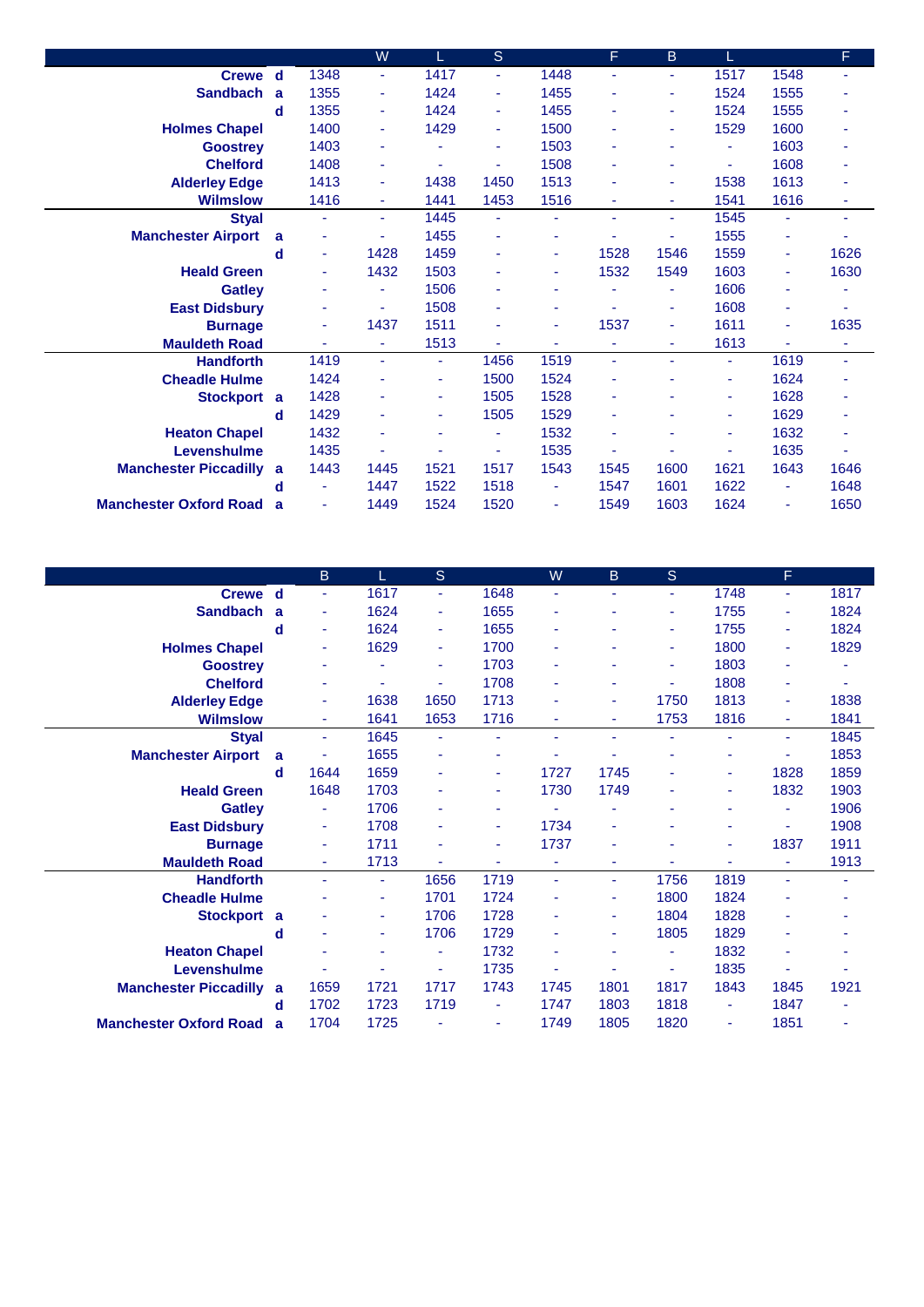|                               |              | <sub>S</sub> |      | $\mathsf B$ |      | <sub>S</sub> | B    | L              |      | B              |      |
|-------------------------------|--------------|--------------|------|-------------|------|--------------|------|----------------|------|----------------|------|
| Crewe d                       |              | ٠            | 1848 | ٠           | 1917 | ÷            |      | ٠              | 2048 |                | ۰    |
| <b>Sandbach</b>               | $\mathbf{a}$ | ٠            | 1855 | ٠           | 1924 | ٠            |      | ٠              | 2055 |                |      |
|                               | d            | ٠            | 1855 | ٠           | 1924 | ٠            |      | ٠              | 2055 |                |      |
| <b>Holmes Chapel</b>          |              | ٠            | 1900 | ٠           | 1929 | ä,           |      | ٠              | 2100 | ٠              |      |
| <b>Goostrey</b>               |              | ٠            | 1903 | ٠           | ä,   | ٠            |      | ٠              | 2103 | ٠              |      |
| <b>Chelford</b>               |              | ٠            | 1908 | ٠           | ٠    | ٠            |      | $\blacksquare$ | 2108 |                | ٠    |
| <b>Alderley Edge</b>          |              | 1851         | 1913 | ٠           | 1938 | 1948         |      | $\blacksquare$ | 2113 |                |      |
| <b>Wilmslow</b>               |              | 1854         | 1916 | ٠           | 1943 | 1951         |      | 2043           | 2116 |                | 2142 |
| <b>Styal</b>                  |              | ÷            | ÷    | ÷           | 1946 | ٠            | ÷    | 2046           | ٠    | ÷              | 2145 |
| <b>Manchester Airport</b>     | a            |              | ٠    |             | 1954 | ٠            | ÷    | 2054           | ä,   | $\blacksquare$ | 2153 |
|                               | d            | ٠            | ٠    | 1945        | 1959 | ٠            | 2042 | 2058           | ٠    | 2145           | 2159 |
| <b>Heald Green</b>            |              |              | ٠    | 1948        | 2003 | ٠            | 2046 | 2102           | ۰    | ٠              | 2203 |
| <b>Gatley</b>                 |              |              |      |             | 2006 | ÷            | ÷    | 2105           |      | ٠              | 2206 |
| <b>East Didsbury</b>          |              |              |      | ٠           | 2008 | ٠            | 2050 | 2107           |      | ٠              | 2208 |
| <b>Burnage</b>                |              |              |      | ٠           | 2011 | ٠            |      |                |      |                |      |
| <b>Mauldeth Road</b>          |              |              | ٠    | ٠           | 2013 | ÷            | 2053 | ٠              |      | ٠              | ۰    |
| <b>Handforth</b>              |              | 1857         | 1919 | ÷           | ÷    | 1954         | ä,   | ÷              | 2119 | ä,             | ٠    |
| <b>Cheadle Hulme</b>          |              | 1901         | 1924 |             | ٠    | 1958         | ٠    | ٠              | 2124 |                |      |
| Stockport a                   |              | 1907         | 1929 |             | ٠    | 2003         |      | ٠              | 2128 |                |      |
|                               | d            | 1907         | 1929 |             | ٠    | 2003         |      | ٠              | 2129 |                |      |
| <b>Heaton Chapel</b>          |              |              |      |             | ٠    | 2007         |      | ٠              | 2132 | ۰              |      |
| Levenshulme                   |              | ٠            | ٠    |             | ٠    | 2010         |      | ٠              | 2135 | ٠              |      |
| <b>Manchester Piccadilly</b>  | a            | 1917         | 1939 | 2001        | 2020 | 2016         | 2059 | 2116           | 2142 | 2200           | 2217 |
|                               | d            | 1918         | ٠    | 2003        | 2022 | 2018         | 2102 | 2118           | ٠    | 2202           | 2219 |
| <b>Manchester Oxford Road</b> | a            | 1920         | ٠    | 2005        | 2024 | 2020         | 2104 | 2120           |      | 2204           | 2221 |

|                                |   |      |      |                |                          |                          |           | <b>BUS</b> | <b>BUS</b> |
|--------------------------------|---|------|------|----------------|--------------------------|--------------------------|-----------|------------|------------|
|                                |   | F    |      | B.             | H                        | B.                       | <b>FO</b> | <b>WO</b>  | <b>WO</b>  |
| Crewe d                        |   | ä,   | 2148 | ÷              | $\overline{\phantom{a}}$ | $\overline{\phantom{a}}$ | ٠         | ٠          | ۰          |
| <b>Sandbach</b>                | a | ٠    | 2155 |                |                          |                          |           |            |            |
|                                | d | ٠    | 2155 |                |                          |                          |           |            |            |
| <b>Holmes Chapel</b>           |   | ٠    | 2200 |                |                          |                          |           |            |            |
| <b>Goostrey</b>                |   | ۰    | 2204 |                |                          |                          |           |            |            |
| <b>Chelford</b>                |   | ٠    | 2209 |                |                          |                          |           |            |            |
| <b>Alderley Edge</b>           |   | ä,   | 2214 |                |                          |                          |           |            |            |
| <b>Wilmslow</b>                |   | ٠    | 2217 | ٠              | 2234                     | ٠                        | 2310      | 2310       | 2350       |
| <b>Styal</b>                   |   | ä,   | ÷    | ÷              | 2237                     | ٠                        | $\sim$    |            |            |
| <b>Manchester Airport</b>      | a |      | ٠    |                | 2247                     |                          | 2320      | 2330       |            |
|                                | d | 2210 | ٠    | 2234           | 2301                     | 2309                     | 2324      |            |            |
| <b>Heald Green</b>             |   |      | ٠    | 2237           | 2305                     |                          |           |            |            |
| <b>Gatley</b>                  |   |      | ٠    | 2240           | 2308                     |                          |           |            |            |
| <b>East Didsbury</b>           |   |      |      |                |                          |                          |           |            |            |
| <b>Burnage</b>                 |   |      |      | 2243           | 2311                     |                          | 2332      |            |            |
| <b>Mauldeth Road</b>           |   | ٠    | ٠    | ÷              | 2314                     | ٠                        | ٠         | ۰          |            |
| <b>Handforth</b>               |   | ÷    | 2220 | $\blacksquare$ | ä,                       | ٠                        |           | ٠          | 2359       |
| <b>Cheadle Hulme</b>           |   |      | 2225 |                |                          |                          |           |            | 0014       |
| Stockport a                    |   | ٠    | 2229 |                |                          |                          |           | ۰          | 0026       |
|                                | d | ٠    | 2230 |                |                          |                          |           | ۰          | 0026       |
| <b>Heaton Chapel</b>           |   | ٠    | 2233 |                |                          |                          |           |            | 0036       |
| Levenshulme                    |   |      | 2236 |                |                          |                          |           |            | 0046       |
| <b>Manchester Piccadilly a</b> |   | 2223 | 2243 | 2252           | 2320                     | 2329                     | 2341      |            | 0056       |
|                                | d | 2225 | ÷    | 2254           | 2322                     | 2331                     |           |            |            |
| <b>Manchester Oxford Road</b>  | a | 2227 | ä,   | 2256           | 2324                     | 2333                     |           |            |            |

## **Notes**

B To Blackpool North.

F To Barrow-in-Furness.

H Wednesday to Huyton; Friday to Liverpool Lime Street.

L To Liverpool Lime Street.

S To Southport.

W To Windermere.

FO Friday only.

WO Wednesday only.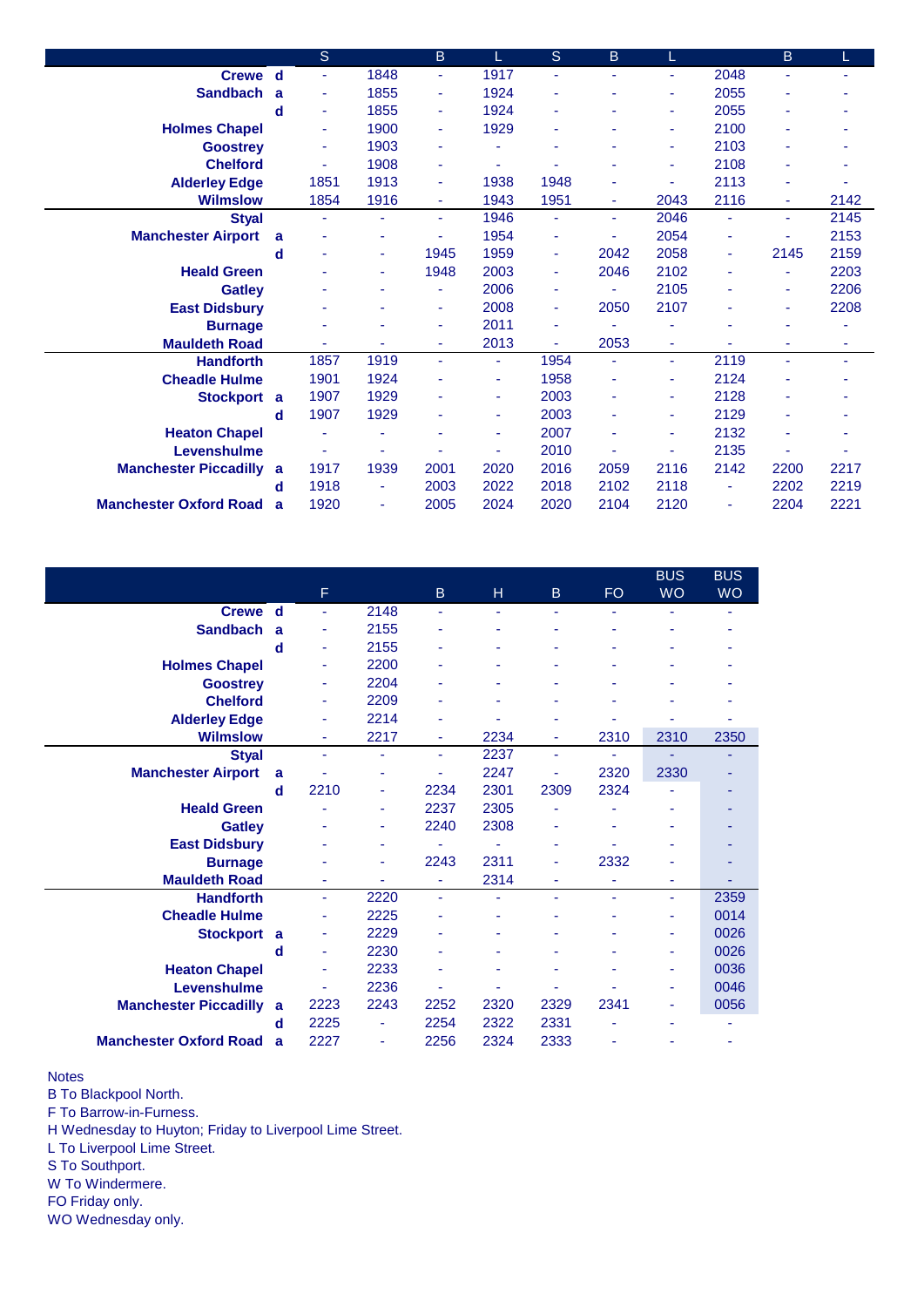## **Manchester - Manchester Airport & Wilmslow - Crewe** Wednesday 22 & Friday 24 June

| <b>Manchester Oxford Road d</b> |              | ٠              |                |      |      | ٠    | 0913           | 0955 | 1025 | 1034 | 1055 |
|---------------------------------|--------------|----------------|----------------|------|------|------|----------------|------|------|------|------|
| <b>Manchester Piccadilly</b>    | a            |                |                |      | ٠    | ٠    | 0915           | 0957 | 1028 | 1036 | 1057 |
|                                 | d            | 0730           | 0801           | 0830 | 0858 | ٠    | 0917           | 0959 | 1029 | 1038 | 1059 |
| Levenshulme                     |              | $\blacksquare$ | 0808           |      | 0904 | ٠    | ٠              | ٠    | ٠    | 1044 |      |
| <b>Heaton Chapel</b>            |              | $\blacksquare$ | 0811           | ٠    | 0907 | ٠    |                |      | ٠    | 1047 | ۰    |
| <b>Stockport</b>                | a            | ٠              | 0815           | ٠    | 0910 | ٠    |                | ٠    | ٠    | 1051 | ۰    |
|                                 | d            | $\sim$         | 0816           | ٠    | 0914 | ٠    |                |      | ٠    | 1051 | ۰    |
| <b>Cheadle Hulme</b>            |              | ٠              | 0823           | ٠    | 0921 | ۰    |                |      | ۰    | 1056 | ٠    |
| <b>Handforth</b>                |              |                | 0827           |      | 0925 | ٠    | ۰              | ۰    |      | 1100 | ٠    |
| <b>Mauldeth Road</b>            |              | 0737           | ٠              | 0837 | ٠    | ۰    | ٠              | ٠    | 1037 | ٠    |      |
| <b>Burnage</b>                  |              | 0739           | ٠              | 0839 | ۰    |      | ٠              | 1007 | 1039 | ٠    | 1107 |
| <b>East Didsbury</b>            |              | 0742           | ٠              | 0842 | ٠    |      |                | ÷    | 1042 | ٠    |      |
| <b>Gatley</b>                   |              | 0744           | ٠              | 0844 | ٠    | ۰    |                | ٠    | 1044 | ٠    |      |
| <b>Heald Green</b>              |              | 0747           | $\blacksquare$ | 0847 | ٠    | ٠    | 0930           | 1012 | 1047 | ٠    | 1112 |
| <b>Manchester Airport</b>       | a            | 0752           | ٠              | 0852 | ٠    | ٠    | 0934           | 1017 | 1052 | ٠    | 1117 |
|                                 | d            |                | ٠              | 0902 | ٠    | 1002 | ä,             | ÷    | 1102 | ÷    |      |
| <b>Styal</b>                    |              | $\blacksquare$ | ٠              | 0907 | ٠    | 1010 | $\blacksquare$ | ٠    | 1110 | ٠    | ٠    |
| <b>Wilmslow</b>                 |              | ٠              | 0830           | 0916 | 0928 | 1016 | $\blacksquare$ | ٠    | 1117 | 1103 | ٠    |
| <b>Alderley Edge</b>            |              | ٠              | 0833           | 0919 | 0931 | 1019 |                | ٠    | 1120 | 1107 |      |
| <b>Chelford</b>                 |              | ٠              | 0838           | ٠    | 0936 | ÷    | ٠              | ٠    |      | ÷    |      |
| <b>Goostrey</b>                 |              | $\blacksquare$ | 0843           |      | 0941 |      |                |      |      |      |      |
| <b>Holmes Chapel</b>            |              | $\blacksquare$ | 0846           | 0928 | 0944 | 1028 | ٠              | ٠    | 1130 | ٠    |      |
| <b>Sandbach</b>                 | $\mathbf{a}$ | $\blacksquare$ | 0851           | 0933 | 0949 | 1033 | ٠              | ٠    | 1135 | ٠    |      |
|                                 | d            | $\blacksquare$ | 0852           | 0933 | 0950 | 1033 | ٠              | ٠    | 1135 | ۰    |      |
| <b>Crewe</b>                    | a            | ÷              | 0900           | 0942 | 0958 | 1044 |                | ٠    | 1144 |      |      |

| <b>Manchester Oxford Road</b> | d | ٠    | 1113           | 1125           | 1134 | 1155 | ٠    | 1213 | 1225           | 1234 | ۰    |
|-------------------------------|---|------|----------------|----------------|------|------|------|------|----------------|------|------|
| <b>Manchester Piccadilly</b>  | a |      | 1115           | 1128           | 1136 | 1157 | ٠    | 1215 | 1228           | 1236 |      |
|                               | d | 1101 | 1117           | 1130           | 1138 | 1159 | 1201 | 1217 | 1230           | 1238 | 1301 |
| Levenshulme                   |   | 1107 | ÷              | $\blacksquare$ | 1144 | ٠    | 1207 | ä,   | $\blacksquare$ | 1244 | 1307 |
| <b>Heaton Chapel</b>          |   | 1110 | ä,             | $\sim$         | 1147 | ٠    | 1210 | ä,   | $\blacksquare$ | 1247 | 1310 |
| <b>Stockport</b>              | a | 1113 | $\blacksquare$ | $\blacksquare$ | 1151 | ٠    | 1213 | ٠    | $\blacksquare$ | 1251 | 1313 |
|                               | d | 1114 | $\blacksquare$ | $\blacksquare$ | 1151 | ٠    | 1214 | ٠    | ٠              | 1251 | 1314 |
| <b>Cheadle Hulme</b>          |   | 1121 | ٠              | ٠              | 1156 | ٠    | 1221 | ٠    | ٠              | 1256 | 1321 |
| <b>Handforth</b>              |   | 1125 | ٠              |                | 1200 | ٠    | 1225 | ÷    |                | 1300 | 1325 |
| <b>Mauldeth Road</b>          |   | ٠    | ٠              | 1136           |      |      | ÷,   | ٠    | 1237           | ٠    | ٠    |
| <b>Burnage</b>                |   | ٠    | ٠              | 1139           | ٠    | 1207 | ٠    | ٠    | 1239           |      |      |
| <b>East Didsbury</b>          |   | ٠    | ٠              | 1141           |      |      | ٠    | ٠    | 1242           |      |      |
| <b>Gatley</b>                 |   | ٠    | ٠              | 1144           | ٠    |      | ٠    | ٠    | 1244           | ٠    |      |
| <b>Heald Green</b>            |   | ٠    | 1130           | 1147           | ÷    | 1212 | ÷    | 1230 | 1247           | ÷.   |      |
| <b>Manchester Airport</b>     | a | ۰    | 1135           | 1152           | ٠    | 1217 | ٠    | 1235 | 1252           |      |      |
|                               | d | ä,   | ٠              | 1202           |      |      | ٠    | ٠    | 1302           |      |      |
| <b>Styal</b>                  |   | ä,   | ٠              | 1210           | ÷    | ٠    | ٠    | ٠    | 1310           | ٠    | ٠    |
| <b>Wilmslow</b>               |   | 1128 | ٠              | 1216           | 1203 | ÷.   | 1228 | ٠    | 1317           | 1303 | 1328 |
| <b>Alderley Edge</b>          |   | 1131 | ٠              | 1219           | 1207 | ٠    | 1231 | ۰    | 1320           | 1307 | 1331 |
| <b>Chelford</b>               |   | 1136 | ٠              |                |      | ۰    | 1236 | ۰    |                | ٠    | 1336 |
| <b>Goostrey</b>               |   | 1141 | ٠              |                |      | ٠    | 1241 | ٠    |                | ٠    | 1341 |
| <b>Holmes Chapel</b>          |   | 1144 | ٠              | 1228           | ٠    | ٠    | 1244 | ۰    | 1329           | ٠    | 1344 |
| <b>Sandbach</b>               | a | 1149 | ٠              | 1233           | ÷    | ٠    | 1249 | ٠    | 1334           | ٠    | 1349 |
|                               | d | 1150 | ٠              | 1233           | ٠    | ٠    | 1250 | ۰    | 1334           | ٠    | 1350 |
| Crewe a                       |   | 1158 | ٠              | 1242           |      | ٠    | 1258 | ٠    | 1343           | ٠    | 1358 |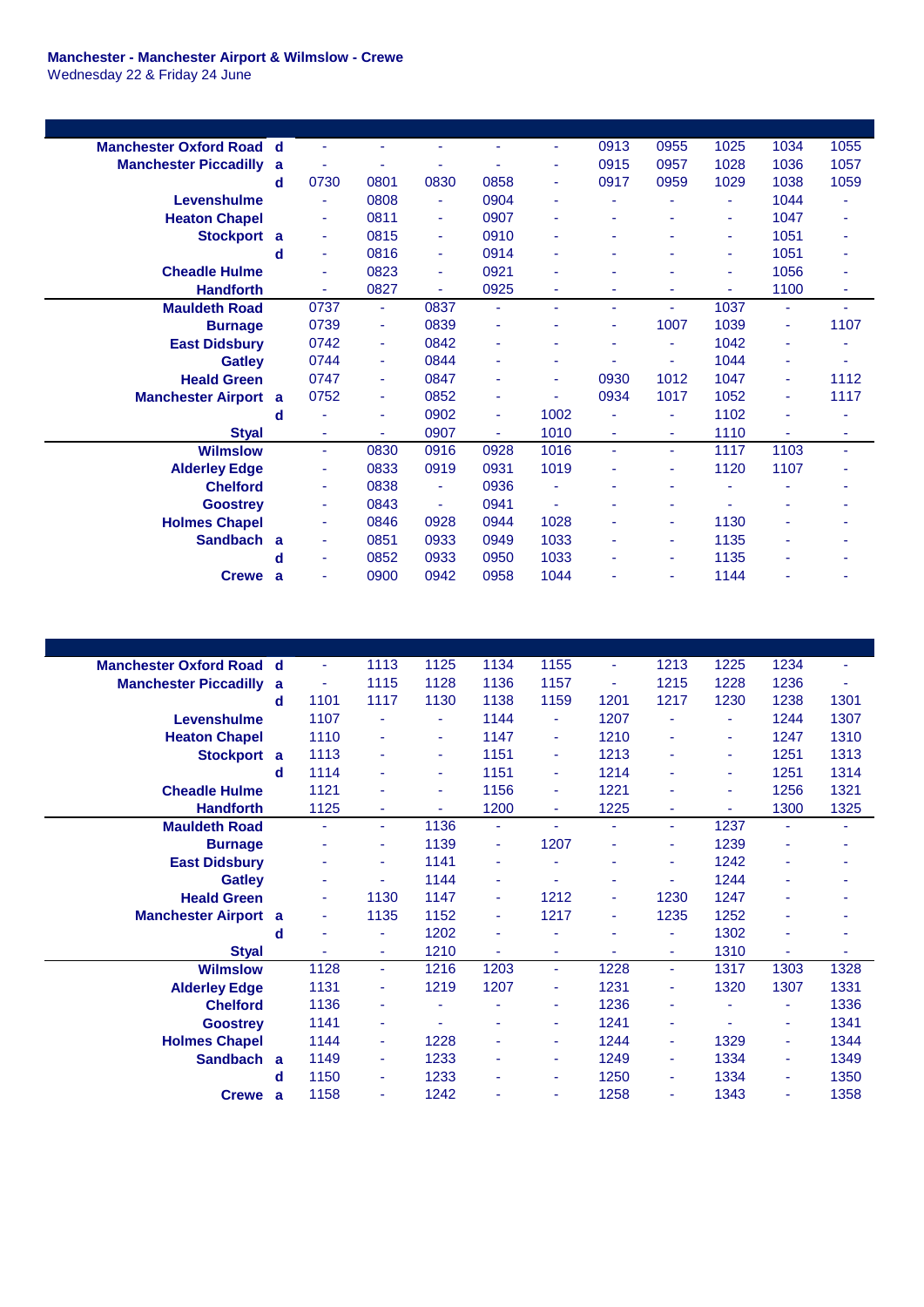| <b>Manchester Oxford Road d</b> |   | 1313 | 1325 | 1334 | 1355           | ٠    | 1425 | 1455                     | $\blacksquare$ | 1513           | 1525 |
|---------------------------------|---|------|------|------|----------------|------|------|--------------------------|----------------|----------------|------|
| <b>Manchester Piccadilly</b>    | a | 1315 | 1328 | 1336 | 1357           | ÷    | 1428 | 1457                     | $\blacksquare$ | 1515           | 1528 |
|                                 | d | 1317 | 1329 | 1338 | 1359           | 1401 | 1430 | 1500                     | 1501           | 1517           | 1529 |
| Levenshulme                     |   |      | ٠    | 1344 | $\blacksquare$ | 1407 | ä,   | ٠                        | 1507           | ۰              |      |
| <b>Heaton Chapel</b>            |   |      | ٠    | 1347 | $\blacksquare$ | 1410 | ÷,   | ٠                        | 1510           | ÷              |      |
| Stockport a                     |   |      | ٠    | 1351 | $\blacksquare$ | 1413 | ٠    | ٠                        | 1513           | ٠              |      |
|                                 | d |      | ٠    | 1351 | ٠              | 1414 |      | ۰                        | 1514           |                |      |
| <b>Cheadle Hulme</b>            |   |      | ۰    | 1356 | ٠              | 1420 | ٠    | ٠                        | 1520           |                |      |
| <b>Handforth</b>                |   |      | ٠    | 1400 | ٠              | 1424 |      | ٠                        | 1524           | ٠              |      |
| <b>Mauldeth Road</b>            |   | ÷    | 1336 | Ξ    | ÷.             | ÷    | 1436 | $\overline{\phantom{a}}$ | $\blacksquare$ | ÷.             | 1536 |
| <b>Burnage</b>                  |   | ٠    | 1339 | ÷    | 1407           | ÷    | 1439 | 1507                     | $\blacksquare$ | $\blacksquare$ | 1539 |
| <b>East Didsbury</b>            |   | ٠    | 1341 | ٠    | ۰              | ٠    | 1441 | ä                        |                | ÷              | 1541 |
| <b>Gatley</b>                   |   | ٠    | 1344 | ٠    | ٠              | ٠    | 1444 | ٠                        | ٠              | ÷.             | 1544 |
| <b>Heald Green</b>              |   | 1330 | 1347 | ÷    | 1412           | ٠    | 1447 | 1512                     | $\blacksquare$ | 1530           | 1547 |
| <b>Manchester Airport</b> a     |   | 1335 | 1352 | ٠    | 1417           | ٠    | 1452 | 1517                     | ٠              | 1535           | 1552 |
|                                 | d |      | 1402 | ä,   |                | ٠    | 1502 |                          |                | ä,             | 1602 |
| <b>Styal</b>                    |   | ٠    | 1410 |      | ٠              | ۰    | 1510 | ۰                        |                | ٠              | 1610 |
| <b>Wilmslow</b>                 |   | ÷.   | 1416 | 1403 | $\blacksquare$ | 1427 | 1516 | ÷                        | 1527           | ÷.             | 1616 |
| <b>Alderley Edge</b>            |   | ٠    | 1419 | 1407 | ٠              | 1430 | 1519 | ٠                        | 1530           | ٠              | 1619 |
| <b>Chelford</b>                 |   |      |      | ÷    | ٠              | 1435 | ä,   | ٠                        | 1535           | ۰              |      |
| <b>Goostrey</b>                 |   | ٠    |      | ٠    | ٠              | 1440 | ä,   | ٠                        | 1540           | $\blacksquare$ |      |
| <b>Holmes Chapel</b>            |   | ٠    | 1428 | ٠    | ٠              | 1443 | 1528 | ٠                        | 1543           | ÷.             | 1628 |
| Sandbach a                      |   | ٠    | 1433 | ٠    | $\sim$         | 1448 | 1533 | ٠                        | 1548           | ÷              | 1633 |
|                                 | d | ٠    | 1433 | ٠    | ٠              | 1449 | 1533 | ٠                        | 1549           | $\sim$         | 1633 |
| <b>Crewe</b>                    | a | ٠    | 1442 | ٠    | ٠              | 1457 | 1542 | ä,                       | 1557           | ٠              | 1643 |
|                                 |   |      |      |      |                |      |      |                          |                |                |      |

| <b>Manchester Oxford Road</b> | d | 1534 | 1555 | 1613 | 1625   | 1634 | 1656 | ٠              | 1713           | 1728   | 1733 |
|-------------------------------|---|------|------|------|--------|------|------|----------------|----------------|--------|------|
| <b>Manchester Piccadilly</b>  | a | 1536 | 1557 | 1615 | 1628   | 1636 | 1658 | ٠              | 1715           | 1731   | 1736 |
|                               | d | 1538 | 1559 | 1617 | 1629   | 1638 | 1700 | 1701           | 1717           | 1733   | 1738 |
| Levenshulme                   |   | 1544 | ۰    |      |        | 1644 | ÷.   | 1707           |                |        | 1744 |
| <b>Heaton Chapel</b>          |   | 1547 | ٠    | ٠    | ٠      | 1647 | ٠    | 1710           | ٠              | ٠      | 1747 |
| <b>Stockport</b>              | a | 1551 | ٠    |      | ٠      | 1651 | ÷    | 1713           |                | ٠      | 1751 |
|                               | d | 1551 | ٠    |      | ٠      | 1651 | ÷.   | 1714           |                | ٠      | 1751 |
| <b>Cheadle Hulme</b>          |   | 1556 | ٠    |      | $\sim$ | 1656 | ÷    | 1722           |                | $\sim$ | 1756 |
| <b>Handforth</b>              |   | 1600 | ٠    |      | ÷.     | 1700 | ٠    | 1726           | ٠              | ÷      | 1800 |
| <b>Mauldeth Road</b>          |   | ÷    | ٠    | ٠    | 1636   | ٠    | ÷    | $\blacksquare$ | ٠              | 1740   | ٠    |
| <b>Burnage</b>                |   | ٠    | 1607 | ٠    | 1639   | ٠    | 1707 | ٠              | ٠              | 1742   |      |
| <b>East Didsbury</b>          |   | ٠    | ۰    | ٠    | 1641   | ٠    |      | ٠              | 1724           | 1745   |      |
| <b>Gatley</b>                 |   |      | ٠    |      | 1644   | ٠    |      | ٠              | ÷              | 1747   |      |
| <b>Heald Green</b>            |   | ٠    | 1612 | 1629 | 1647   | ٠    | 1713 | ٠              | 1729           | 1750   |      |
| <b>Manchester Airport</b>     | a | ٠    | 1617 | 1633 | 1652   | ٠    | 1717 | ٠              | 1734           | 1756   |      |
|                               | d | ٠    | ٠    | ä,   | 1702   | ٠    |      | ÷              | ÷              | 1803   |      |
| <b>Styal</b>                  |   |      | ٠    | ٠    | 1711   | ٠    | ٠    | ٠              | ٠              | 1810   | ٠    |
| <b>Wilmslow</b>               |   | 1603 | ٠    | ٠    | 1717   | 1703 | ÷    | 1729           | $\blacksquare$ | 1817   | 1803 |
| <b>Alderley Edge</b>          |   | 1607 | ٠    | ٠    | 1720   | 1707 | ٠    | 1732           | ٠              | 1820   | 1807 |
| <b>Chelford</b>               |   |      | ٠    | ٠    | ٠      | ٠    | ٠    | 1737           | ٠              | ٠      | ٠    |
| <b>Goostrey</b>               |   |      | ۰    | ۰    |        | ٠    | ٠    | 1742           | ٠              |        |      |
| <b>Holmes Chapel</b>          |   |      | ۰    | ٠    | 1729   | ٠    | ٠    | 1745           | ٠              | 1829   |      |
| Sandbach a                    |   |      |      | ٠    | 1734   |      | ٠    | 1750           | ÷              | 1834   |      |
|                               | d |      |      | ۰    | 1734   |      | ۰    | 1751           | ٠              | 1834   |      |
| <b>Crewe</b>                  | a |      |      | ÷    | 1743   |      | ٠    | 1759           | ٠              | 1843   |      |
|                               |   |      |      |      |        |      |      |                |                |        |      |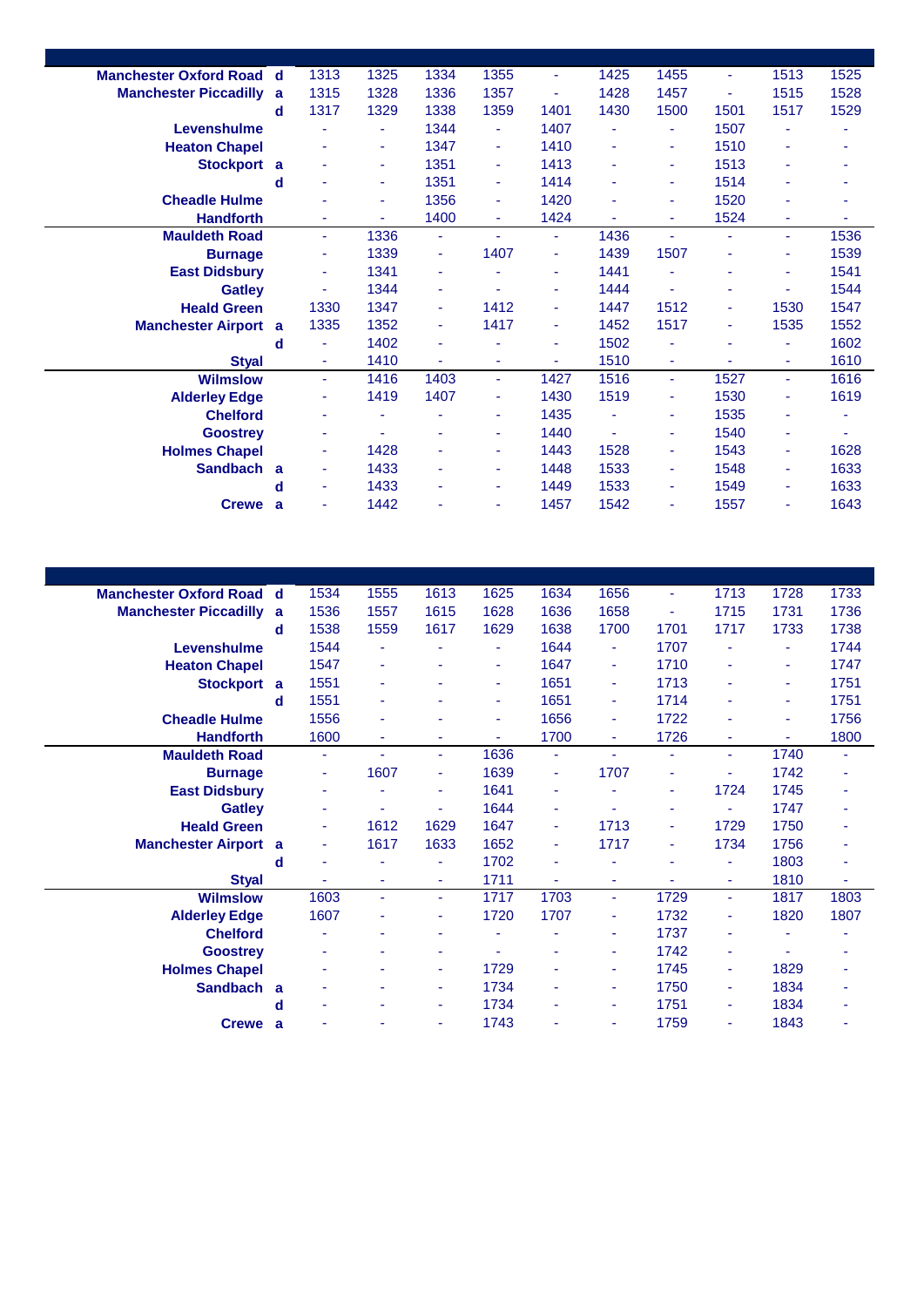| <b>Manchester Oxford Road</b> | d            | 1756 | ٠              | 1834                     | $\blacksquare$ | 1913 | ٠                        | ÷    | 2013                     | 2026 | 2056 |
|-------------------------------|--------------|------|----------------|--------------------------|----------------|------|--------------------------|------|--------------------------|------|------|
| <b>Manchester Piccadilly</b>  | a            | 1758 | ÷              | 1836                     | ٠              | 1915 | ٠                        | ۰    | 2015                     | 2028 | 2058 |
|                               | d            | 1800 | 1801           | 1838                     | 1858           | 1917 | 1935                     | 2001 | 2017                     | 2030 | 2100 |
| Levenshulme                   |              | ٠    | 1807           | 1844                     | 1904           | ÷    | ٠                        | 2007 | ٠                        | ٠    |      |
| <b>Heaton Chapel</b>          |              | ٠    | 1810           | 1847                     | 1907           | ٠    | ٠                        | 2010 | ٠                        | ٠    |      |
| Stockport a                   |              | ٠    | 1813           | 1851                     | 1910           | ٠    | ٠                        | 2013 | ۰                        | ٠    |      |
|                               | d            | ٠    | 1814           | 1851                     | 1915           |      | ٠                        | 2014 |                          | ۰    |      |
| <b>Cheadle Hulme</b>          |              | ٠    | 1821           | 1856                     | 1920           |      | ٠                        | 2021 |                          | ÷    |      |
| <b>Handforth</b>              |              | ٠    | 1825           | 1900                     | 1924           |      |                          | 2025 | ٠                        | ÷    |      |
| <b>Mauldeth Road</b>          |              | ٠    | $\sim$         | ۰                        | ٠              | ٠    | 1942                     | ٠    | ٠                        | 2036 |      |
| <b>Burnage</b>                |              | 1808 | $\blacksquare$ |                          |                |      | 1945                     | ÷    | ٠                        | 2038 | 2108 |
| <b>East Didsbury</b>          |              | ä,   | ٠              |                          | ٠              | ٠    | 1948                     | ٠    | ٠                        | 2041 |      |
| <b>Gatley</b>                 |              |      | ۰              |                          | ٠              |      | 1950                     | ٠    |                          | 2043 | 2112 |
| <b>Heald Green</b>            |              | 1813 | ٠              |                          | ٠              | 1929 | 1953                     | ۰    | 2029                     | 2046 | 2115 |
| <b>Manchester Airport</b>     | a            | 1818 | ä,             |                          | $\sim$         | 1935 | 1958                     | ۰    | 2033                     | 2051 | 2120 |
|                               | d            | ä,   | ä,             |                          |                | ٠    | 2003                     | ٠    | $\overline{\phantom{a}}$ | 2101 | ä,   |
| <b>Styal</b>                  |              | ٠    | ÷              | ٠                        | ٠              | ٠    | 2007                     | ٠    | ÷                        | 2107 | ٠    |
| <b>Wilmslow</b>               |              | ٠    | 1828           | 1903                     | 1928           | ÷    | 2011                     | 2028 | ٠                        | 2110 | ٠    |
| <b>Alderley Edge</b>          |              | ٠    | 1831           | 1907                     | 1931           |      | $\overline{\phantom{a}}$ | 2031 |                          |      |      |
| <b>Chelford</b>               |              | ٠    | 1836           | ٠                        | 1935           |      | ۰                        | 2036 | ۰                        |      |      |
| <b>Goostrey</b>               |              | ٠    | 1841           | ٠                        | 1940           |      | ٠                        | 2041 |                          |      |      |
| <b>Holmes Chapel</b>          |              | ٠    | 1844           | ٠                        | 1944           | ٠    | $\overline{\phantom{a}}$ | 2044 | ۰                        | ٠    |      |
| <b>Sandbach</b>               | $\mathbf{a}$ | ٠    | 1849           | $\overline{\phantom{a}}$ | 1949           | ٠    | ٠                        | 2049 |                          | ٠    |      |
|                               | d            | ٠    | 1850           | $\overline{\phantom{a}}$ | 1949           | ۰    | ٠                        | 2050 |                          | ۰    |      |
| <b>Crewe</b>                  | a            | ٠    | 1858           | ٠                        | 1957           |      | ٠                        | 2058 |                          | ۰    |      |
|                               |              |      |                |                          |                |      |                          |      |                          |      |      |

## Wednesday 22 & Friday 24 June

|                               |    |                |      |      |      |      |                |      |           | <b>BUS</b> |      |
|-------------------------------|----|----------------|------|------|------|------|----------------|------|-----------|------------|------|
|                               |    |                |      |      |      |      |                |      | <b>FO</b> | <b>WO</b>  |      |
| <b>Manchester Oxford Road</b> | -d | 2113           | 2125 | 2144 | 2216 | 2228 | $\blacksquare$ | 2328 |           | ٠          | 2341 |
| <b>Manchester Piccadilly</b>  | a  | 2115           | 2128 | 2146 | 2219 | 2231 |                | 2330 |           | ä          | 2344 |
|                               | d  | 2117           | 2129 | 2149 | 2220 | 2232 | 2301           | 2333 | 2338      | 2338       | 2346 |
| Levenshulme                   |    |                |      |      |      | ٠    | 2307           | Ξ    | 2344      | 2348       |      |
| <b>Heaton Chapel</b>          |    | ٠              | ٠    | ٠    | ۰    | ٠    | 2312           | ٠    | 2347      | 2358       |      |
| <b>Stockport</b>              | a  |                |      |      |      | ٠    | 2315           | ٠    | 2350      | 0008       |      |
|                               | d  |                |      |      |      | ٠    | 2316           | ٠    | 2351      | 0008       |      |
| <b>Cheadle Hulme</b>          |    |                | ٠    |      | ۰    | ٠    | 2320           | ۰    | 2355      | 0020       |      |
| <b>Handforth</b>              |    | ٠              |      | ۰    | ÷    |      | 2324           | ٠    | 2359      | 0033       |      |
| <b>Mauldeth Road</b>          |    | $\blacksquare$ | 2136 | ٠    | ÷    | 2238 | $\blacksquare$ | 2339 | ٠         | ٠          | 2352 |
| <b>Burnage</b>                |    | $\blacksquare$ | 2138 |      | ÷    | 2241 | $\blacksquare$ | 2341 | ٠         | ٠          | 2354 |
| <b>East Didsbury</b>          |    | $\blacksquare$ | 2141 | ٠    | 2228 | 2243 | $\blacksquare$ | 2344 | ۰         | ٠          | 2357 |
| <b>Gatley</b>                 |    | ÷              | 2144 | ٠    | 2231 | 2246 | $\blacksquare$ | 2346 |           | ٠          | 0001 |
| <b>Heald Green</b>            |    | 2129           | 2148 |      | 2234 | 2249 | $\sim$         | 2350 |           | ۰          | 0006 |
| <b>Manchester Airport</b>     | a  | 2134           | 2156 | 2203 | 2238 | 2253 | $\blacksquare$ | 2355 |           | ۳          | 0011 |
|                               | d  | ٠              | 2204 | ٠    | ÷    | 2258 |                | ٠    |           |            |      |
| <b>Styal</b>                  |    | ٠              | 2208 | ٠    | ٠    | 2302 |                | ٠    |           |            | ۰    |
| <b>Wilmslow</b>               |    | $\sim$         | 2212 | ۰    | ÷    | 2306 | 2327           | ٠    | 0002      | 00s42      | ٠    |
| <b>Alderley Edge</b>          |    |                | ۰    |      | ä,   | ٠    | 2331           | ٠    | 0006      | 00s52      |      |
| <b>Chelford</b>               |    | ۰              |      |      |      |      |                | ٠    | 0010      | 01s07      |      |
| <b>Goostrey</b>               |    |                |      |      |      |      |                | ٠    | 0015      | 01s17      |      |
| <b>Holmes Chapel</b>          |    |                |      |      |      |      |                | ٠    | 0019      | 01s32      |      |
| <b>Sandbach</b>               | a  |                |      |      | ۰    |      |                | ٠    | 0024      | 01s45      |      |
|                               | d  |                |      |      | ÷    |      |                | ٠    | 0024      |            |      |
| <b>Crewe</b>                  | a  |                |      |      |      |      |                | ä,   | 0032      | 0205       |      |